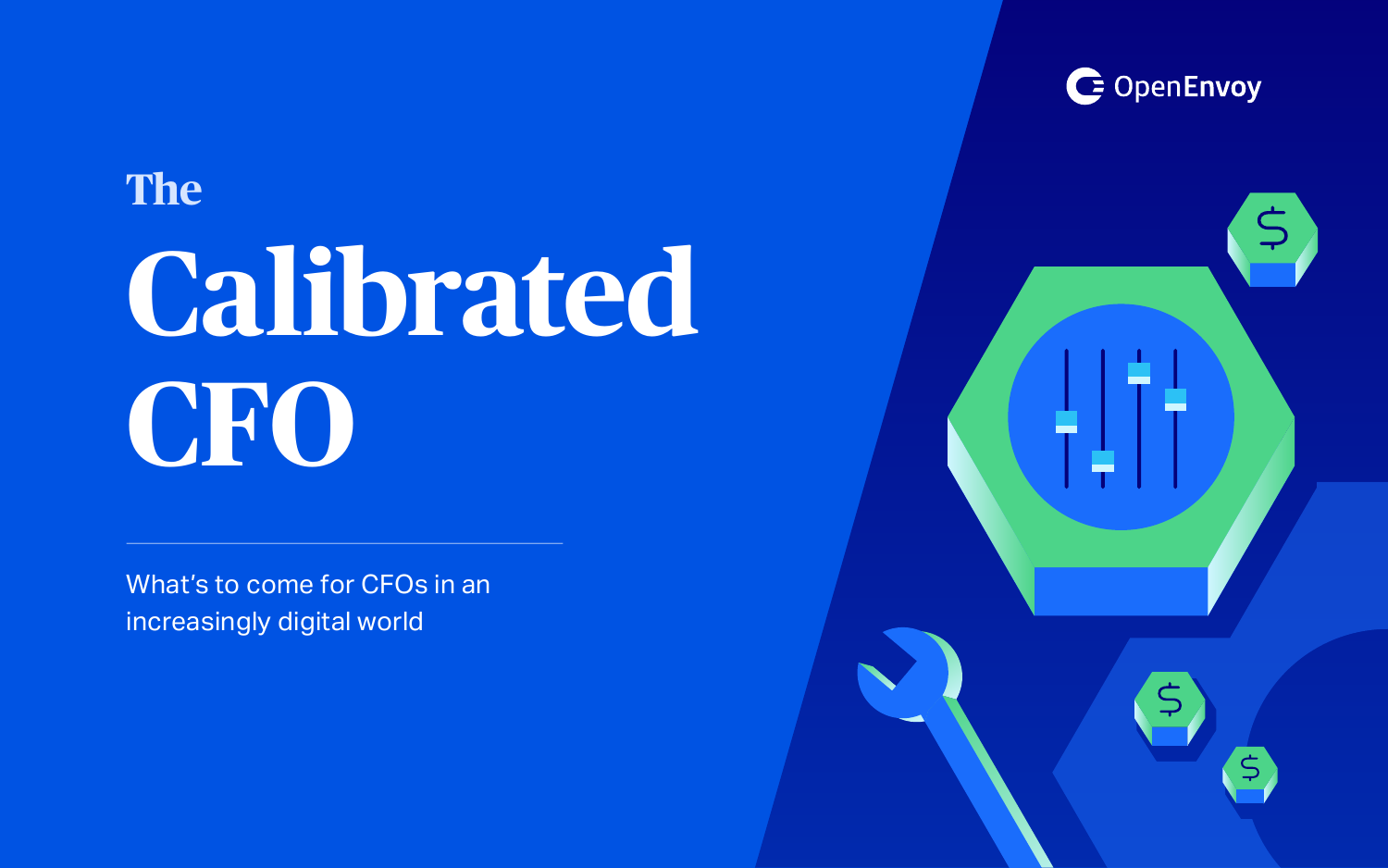# **Table of Contents**

| 03              | <b>Introduction: The reall</b> |
|-----------------|--------------------------------|
|                 |                                |
| 05              | Cha                            |
|                 |                                |
| 08              | Chapter 2: Pl                  |
|                 |                                |
| 10              | Cł                             |
|                 |                                |
| $\overline{14}$ |                                |

ity for today's finance teams

apter 1: Qualities of a Leader

anning, People, and Process

hapter 3: Tools and Software

**[Conclusion](#page-13-0)**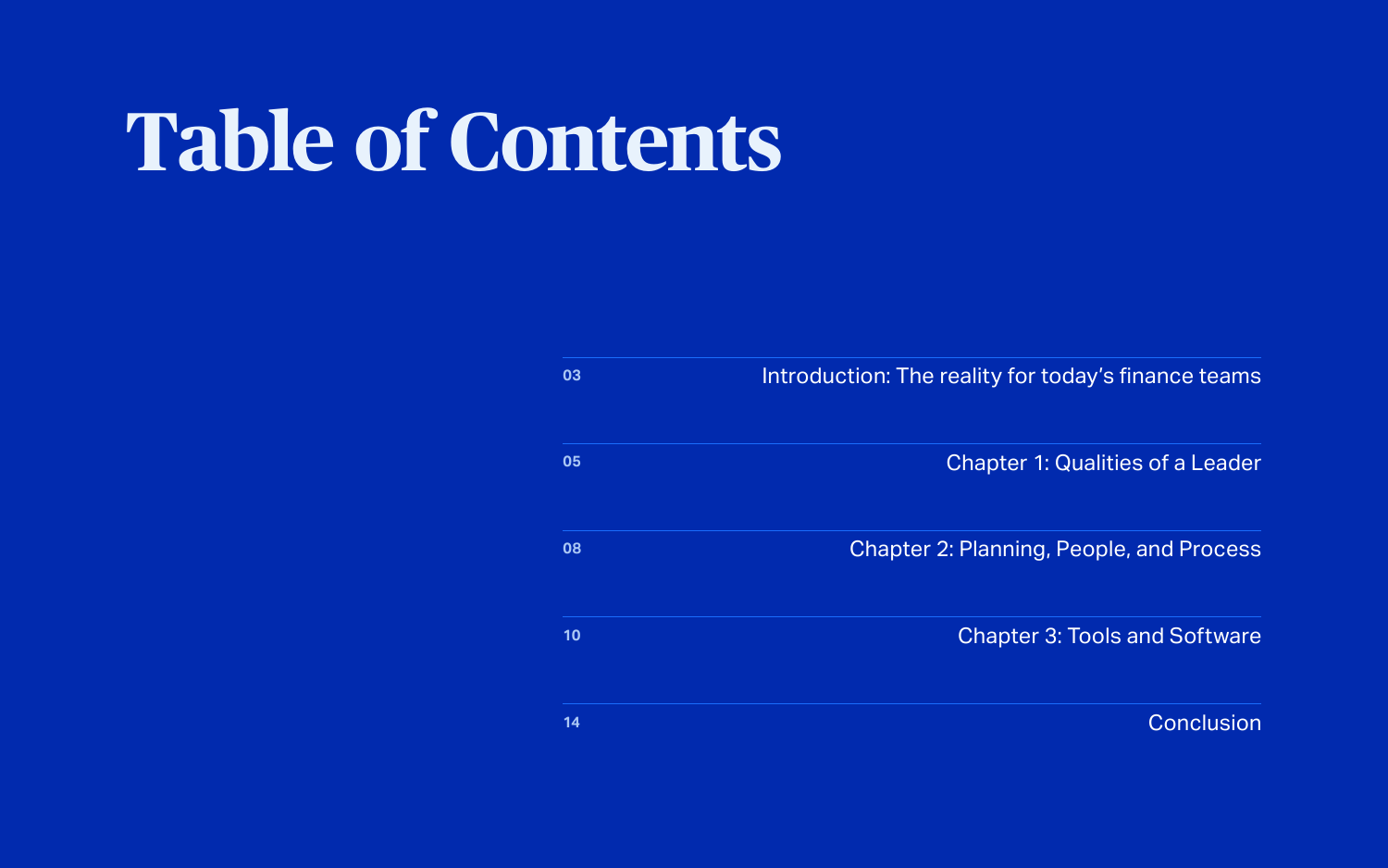According to [KPMG](https://advisory.kpmg.us/articles/2019/extreme-automation.html?utm_content=156644676&utm_medium=social&utm_source=linkedin&hss_channel=lcp-43237988), disruptive technologies are the largest drivers of change in business today. The winners in finance will reimagine their operating model and develop a long-term strategy to harness automation. In this new world, [companies](https://diginomica.com/cfo-skills-finance-leaders-new-challenges?utm_content=157498186&utm_medium=social&utm_source=linkedin&hss_channel=lcp-43237988)  [must pivot](https://diginomica.com/cfo-skills-finance-leaders-new-challenges?utm_content=157498186&utm_medium=social&utm_source=linkedin&hss_channel=lcp-43237988) to seize new opportunities and meet both foreseen and unexpected challenges. The key to success will be the ability of the CFO and finance team to collaborate on a shared financial vision and to deliver analytics and insights to support strategy and decision making.

A major part of this pivot will be implementing technology into workplace processes. A task that was once tedious and at risk of error in the hands of humans will soon be completed with speed and accuracy, freeing your team to solve bigger problems.

According to a KPMG report, [Finance of the Future](https://www.jmark.com/13-ways-the-smartest-cfos-are-using-technology-in-their-financial-models/?utm_content=154553516&utm_medium=social&utm_source=linkedin&hss_channel=lcp-43237988), "Technology has been the single biggest change agent in finance." The technology we have available at our fingertips will soon differentiate those at the top of their field versus those hanging on by threads.

This ebook shows you how to move into the new era of financial leadership. While efficiency is always important, so are people. We want to help you maximize your team's human talent on a higher level that will ultimately impact your business in the best ways possible.

# <span id="page-2-0"></span>**Introduction: The reality for today's finance teams**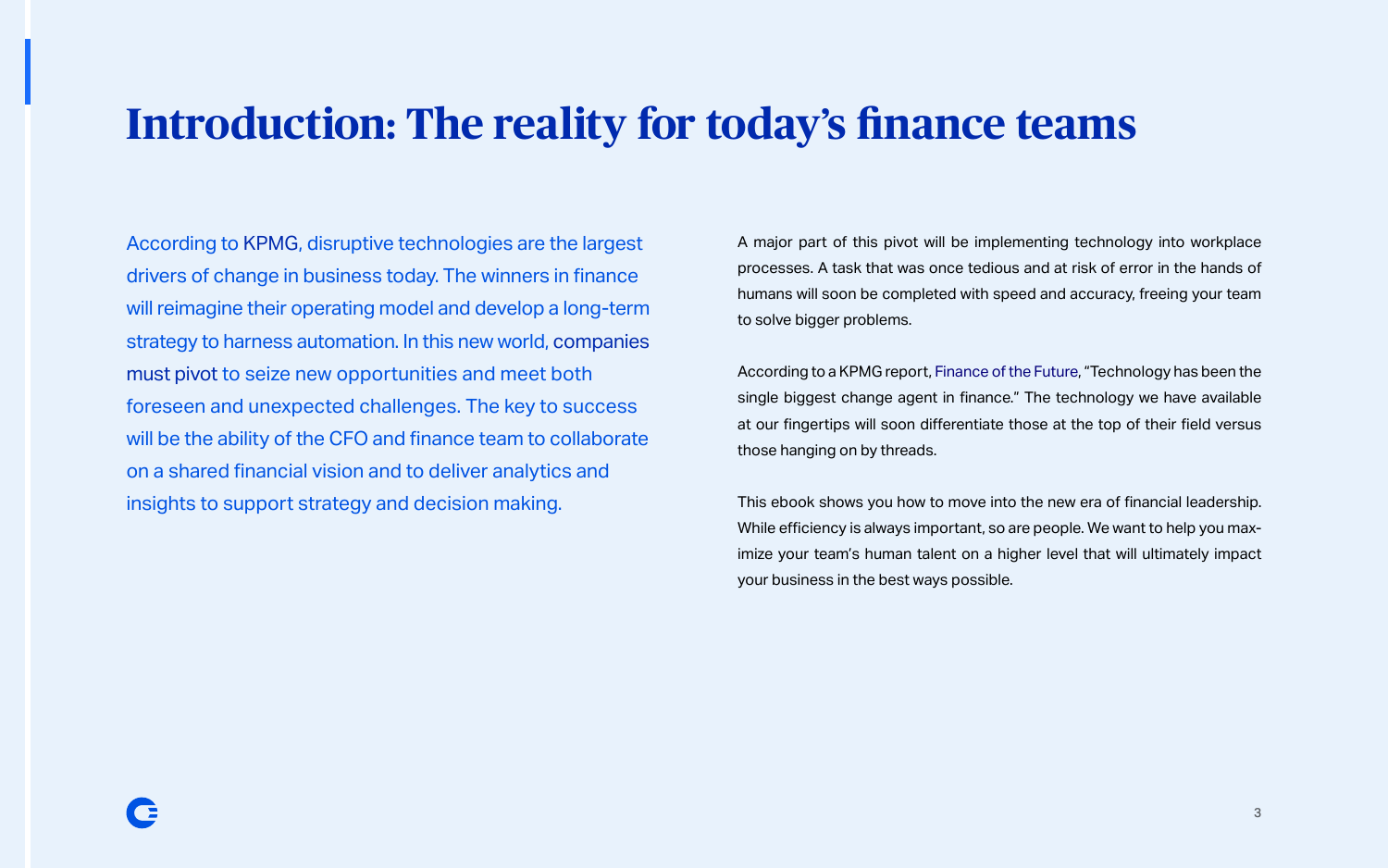### Going digital

[Sixty-nine percent](https://www.gartner.com/smarterwithgartner/top-priorities-for-finance-leaders-in-2021/?utm_content=155110700&utm_medium=social&utm_source=linkedin&hss_channel=lcp-43237988) of board directors say that the effects of the COVID-19 pandemic are accelerating their digital business initiatives. The challenge for CFOs is how to fund digitalization and growth while maintaining control over their organization's finances – even when operating conditions remain highly volatile.

### The future is now

[Technology is shifting](https://advisory.kpmg.us/articles/2019/extreme-automation.html?utm_content=156644676&utm_medium=social&utm_source=linkedin&hss_channel=lcp-43237988) so fast that organizations such as Samsung, Ford, and NATO are enlisting science fiction writers to help them visualize the future and consider opportunities for innovation. Technological disruption is affecting all corners of business, and finance is no exception. Indeed, extreme automation – the confluence of cloud applications, blockchain, cognitive automation, natural language processing, and more – is expected to create an all-new operating model. It is expected to empower finance to deliver more value with less effort, respond quickly to the needs of the business, and truly shift from traditional processing to strategic partnering.

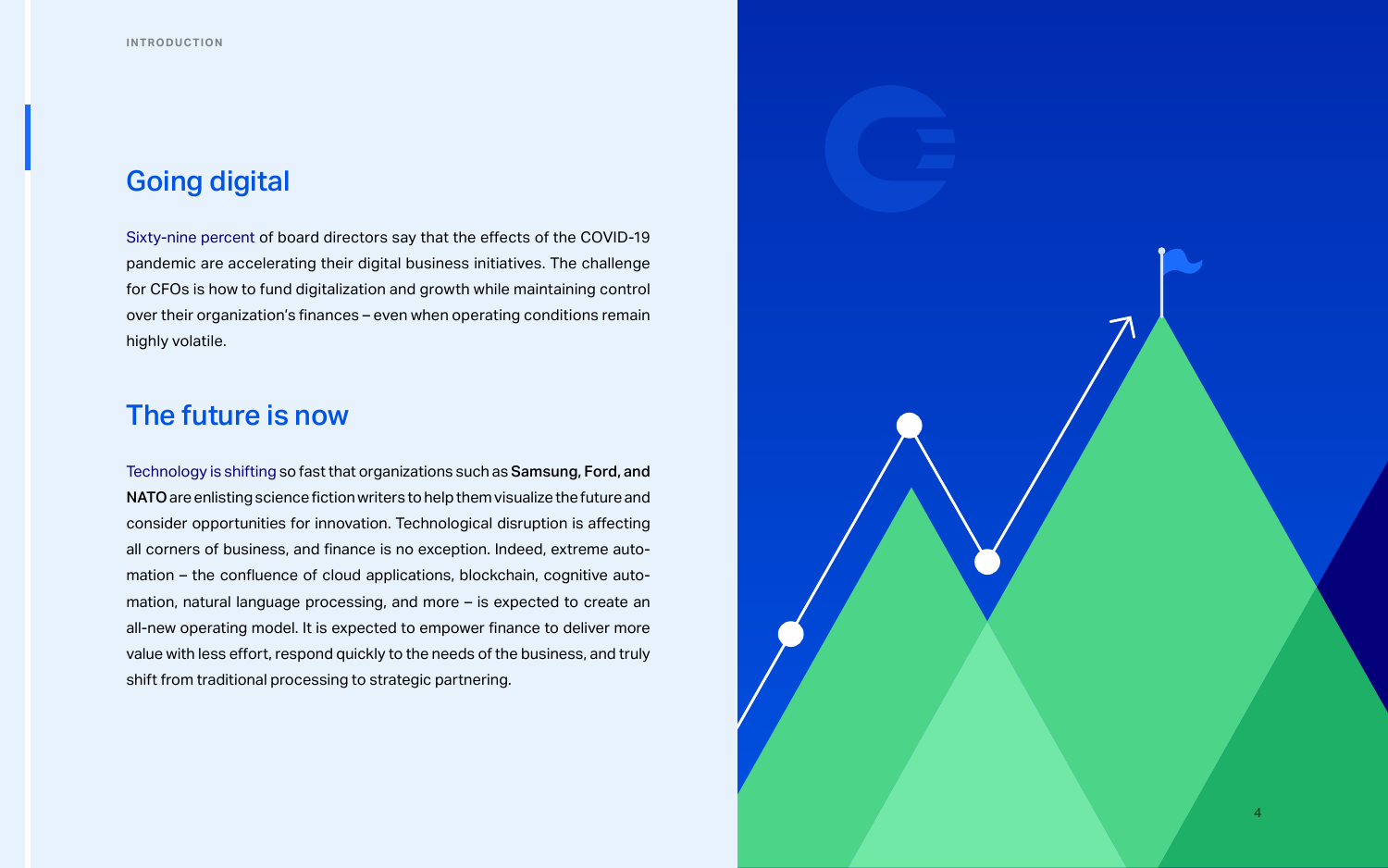The traditional CFO is now making way for the modern, strategic, and open-minded CFO. The requirements of today's CFOs are more diverse and complicated than ever before, with the expectation that they provide support and financial counsel to the CEO and develop strategic business plans that reduce costs and fund growth.

Whether working virtually or in an office space, there are non-negotiable qualities of character that will make or break a CFO's success in driving results and workplace likeability as a leader. Some characteristics include being:

|                 | <b>D</b> Direct and visionary |
|-----------------|-------------------------------|
|                 | 2 A performance driver        |
|                 | 8 A communicator              |
| $\vert 4 \vert$ | <b>Connected and mobile</b>   |

<span id="page-4-0"></span>CHAPTER 1

# **Qualities of a Leader**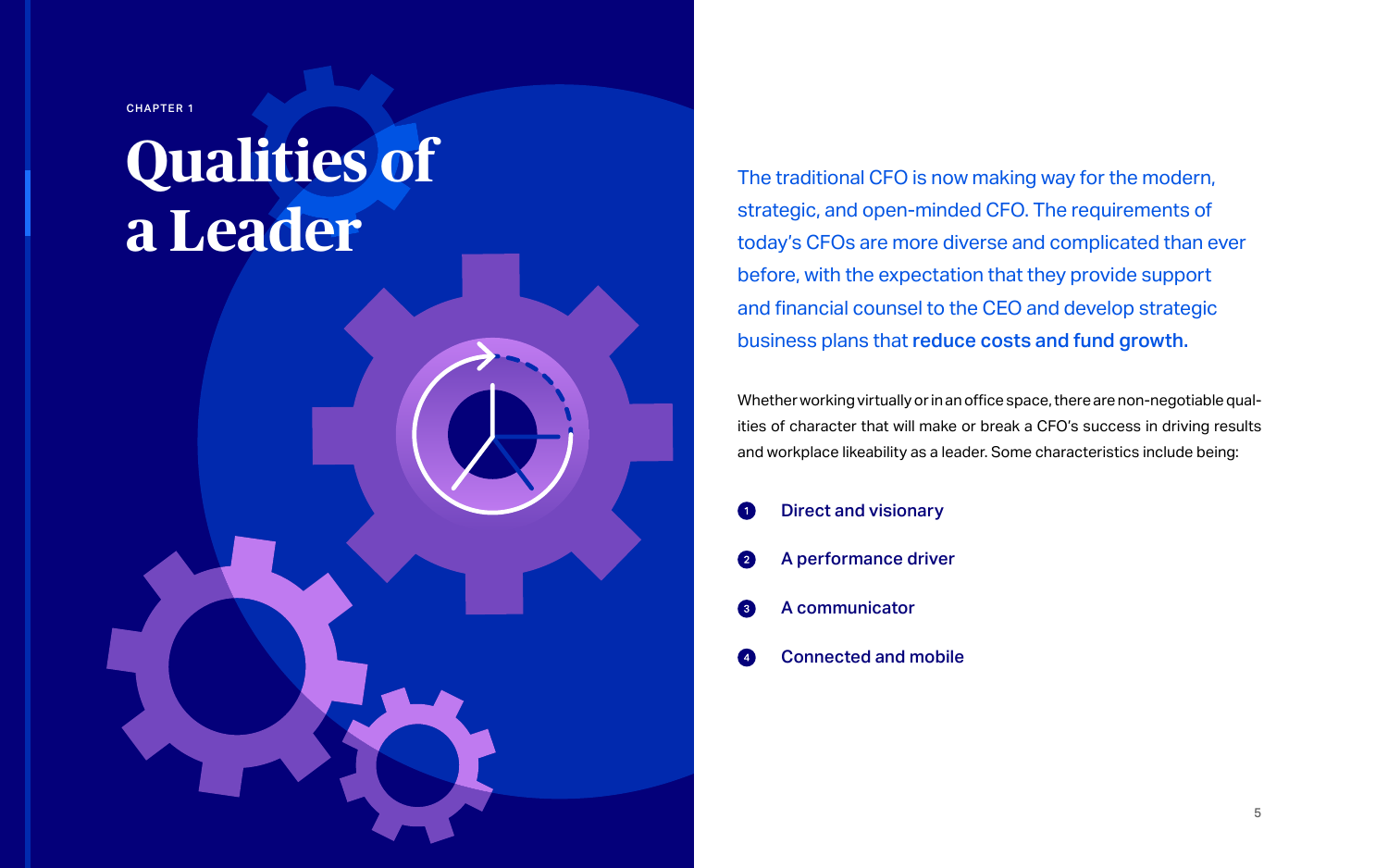# Challenges ahead

[Two major challenges](https://www.cfodive.com/news/digital-transformation-agility/585766/?utm_content=156195990&utm_medium=social&utm_source=linkedin&hss_channel=lcp-43237988) that CFOs may personally face or see in their department are: the lack of technological skill and internal resistance to digital tools. However, [Gartner's Top Priorities for Financial Leaders in 2021](https://www.gartner.com/smarterwithgartner/top-priorities-for-finance-leaders-in-2021/?utm_content=155110700&utm_medium=social&utm_source=linkedin&hss_channel=lcp-43237988) states that unlike numbers and data, the CFO has the ability to sway these two problems.

Listen 4

Of the controllers interviewed in this report, 89% admit they plan to invest ample time in training on digital tools in order to support the CFO's efforts to minimize time spent on tedious tasks and to automate enterprise processes. When faced with challenges and tough decisions, CFOs must:

- Understand
- Be ready to solve problems
- Remain open-minded

## A change in approach

According to [Finance Digest's 10 Ways Automation Has Changed the Role](https://www.financedigest.com/10-ways-automation-has-changed-the-role-of-the-cfo.html?utm_content=155096031&utm_medium=social&utm_source=linkedin&hss_channel=lcp-43237988) [of the CFO,](https://www.financedigest.com/10-ways-automation-has-changed-the-role-of-the-cfo.html?utm_content=155096031&utm_medium=social&utm_source=linkedin&hss_channel=lcp-43237988) one of the biggest changes ahead will be moving from a cost center approach to a value center approach. For example, investing time and money into the implementation of and training on new software or automation tools should be seen as a long-term value to the company and to the finance department. Through automation, financial management is considered more as a value creation center than as a cost center – as a performance driver rather than as a cash manager.

A change in goals and mindset will also be required of CFOs. Performance will no longer just be measured by pure ROI. Actions and ideas will be centered around business value and technological investment [as opposed to](https://www.techrepublic.com/article/the-cfos-role-in-digital-transformation-its-not-just-about-roi/) [just dollars and cents.](https://www.techrepublic.com/article/the-cfos-role-in-digital-transformation-its-not-just-about-roi/)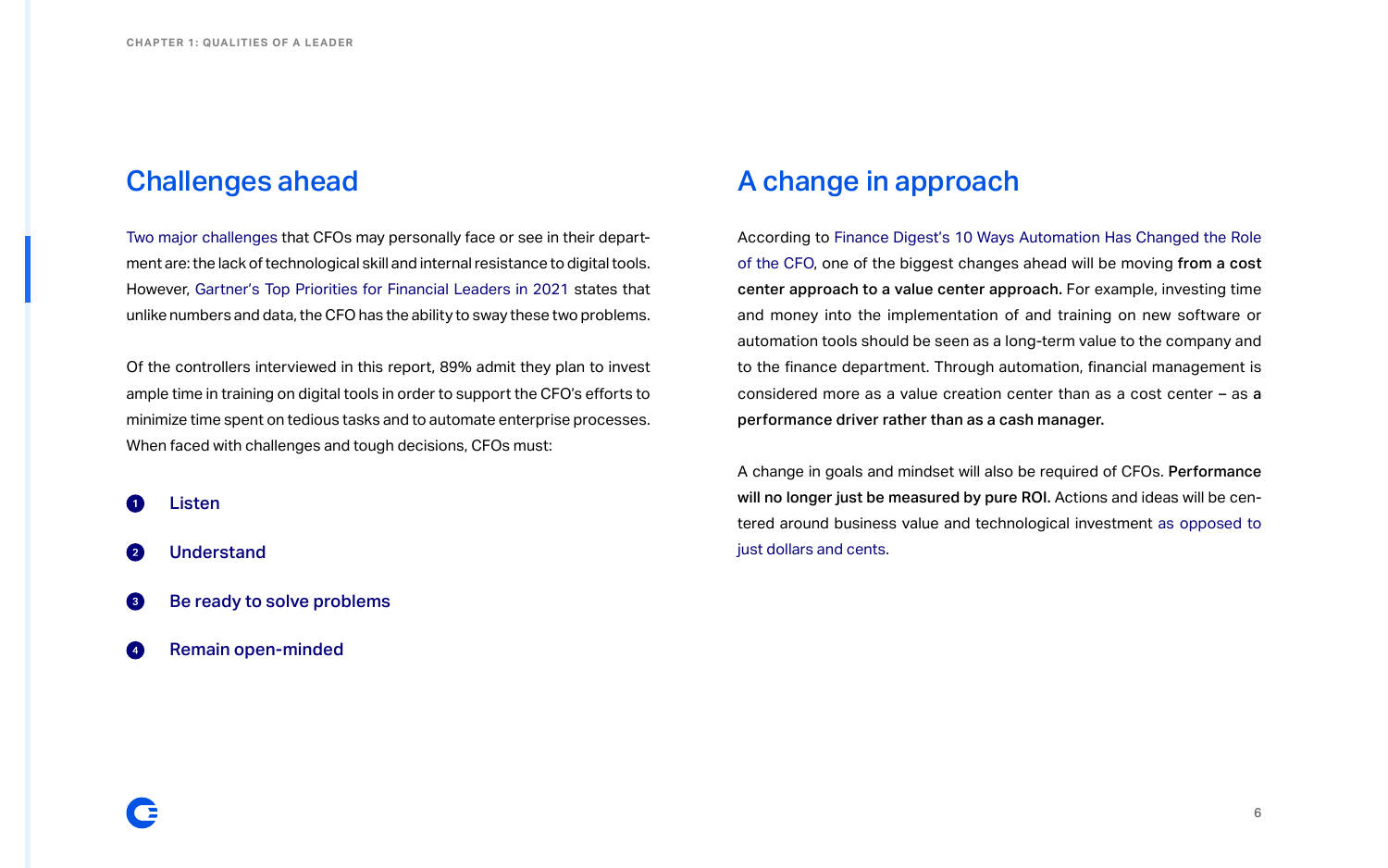The future of finance encompasses the transformation of people, processes, and systems. Approaching digitization and technology with an open mind and even hope for the possibilities ahead is critical. As solutions (to problems that may not even exist yet) are brought to the desk of the CFO, the following character traits are important:



- Innovative  $\mathbf{2}$
- An embracer of change  $\bullet$
- Agile

CFOs will need to use their weight on the C-suite team more than ever before to ensure efficiency in getting projects to market and bringing positive business returns to the company at large.

According to a recent [KPMG study](https://advisory.kpmg.us/articles/2019/extreme-automation.html?utm_content=156644676&utm_medium=social&utm_source=linkedin&hss_channel=lcp-43237988),





of an **opportunity than a threat.**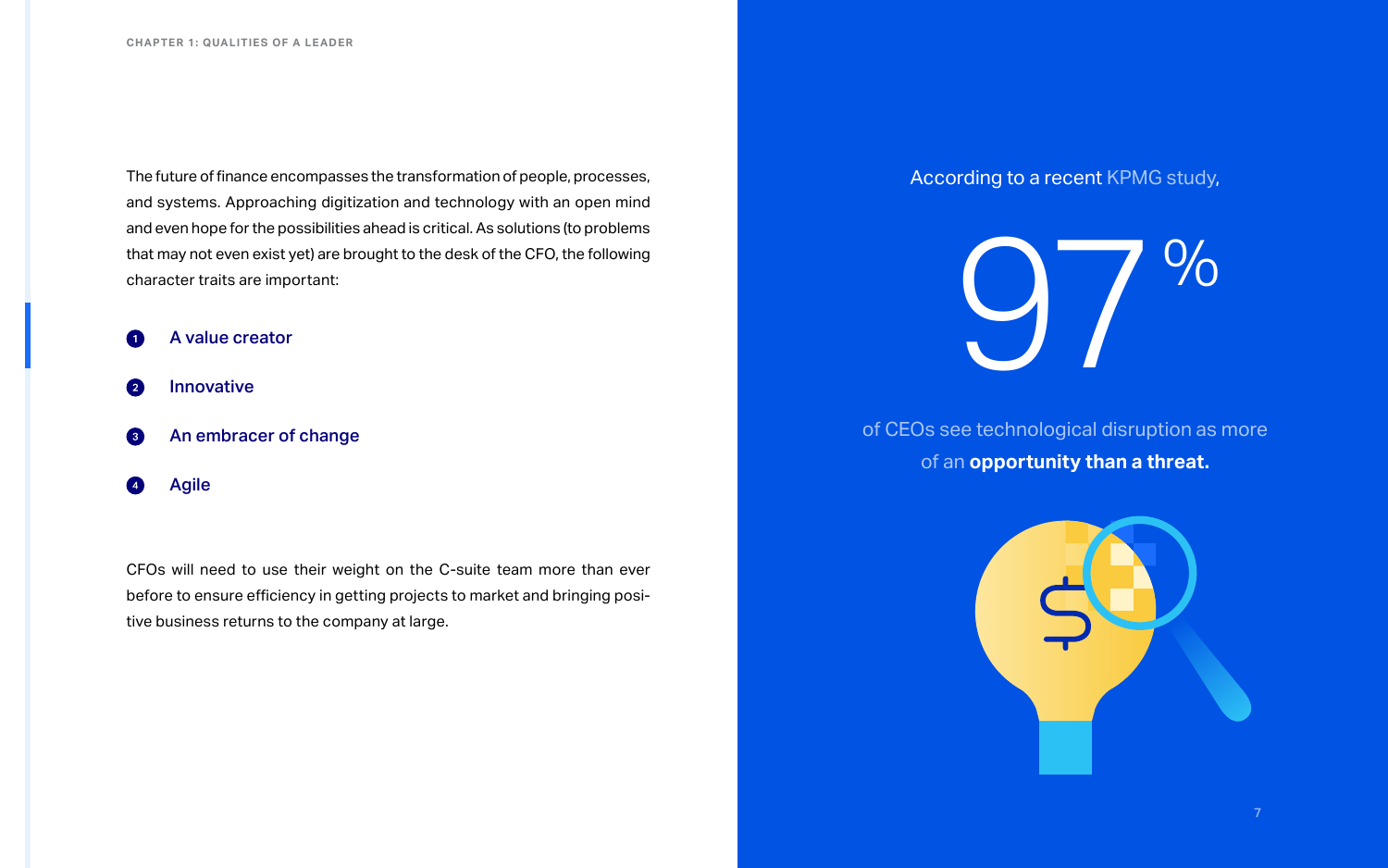As the CFO, it will be important to investigate the state of productivity of processes and people and plan or implement change accordingly. This can be in terms of how technology will ease communication in the virtual workspace, or how to collaborate on projects in new ways altogether.

## Reinventing your financial model

[from the JMark Journal of Information Technology](https://www.jmark.com/13-ways-the-smartest-cfos-are-using-technology-in-their-financial-models/?utm_content=154553516&utm_medium=social&utm_source=linkedin&hss_channel=lcp-43237988)

As a CFO, it is important to remember that despite its advantages, adopting a technology-driven financial model does not automatically guarantee success. To maximize value, several things must come into play, including reexamining your business strategy, current IT infrastructure, people, culture, processes, and regulations. Forward-looking CFOs need to embrace the IT journey as part of reinventing their financial models. There is a need not only to examine the bigger picture but to also go into the finer details.

[Gartner](https://www.gartner.com/smarterwithgartner/top-priorities-for-finance-leaders-in-2021/?utm_content=155110700&utm_medium=social&utm_source=linkedin&hss_channel=lcp-43237988) suggests that FP&A leaders will have a diverse set of priorities, with many focused on the team's critical activities including:

Implementing iterative forecasting processes

- Enabling self-service business intelligence
- Improving business partnership skills
- Investing in scenario planning

<span id="page-7-0"></span>CHAPTER 2

# **Planning, People, and Process**

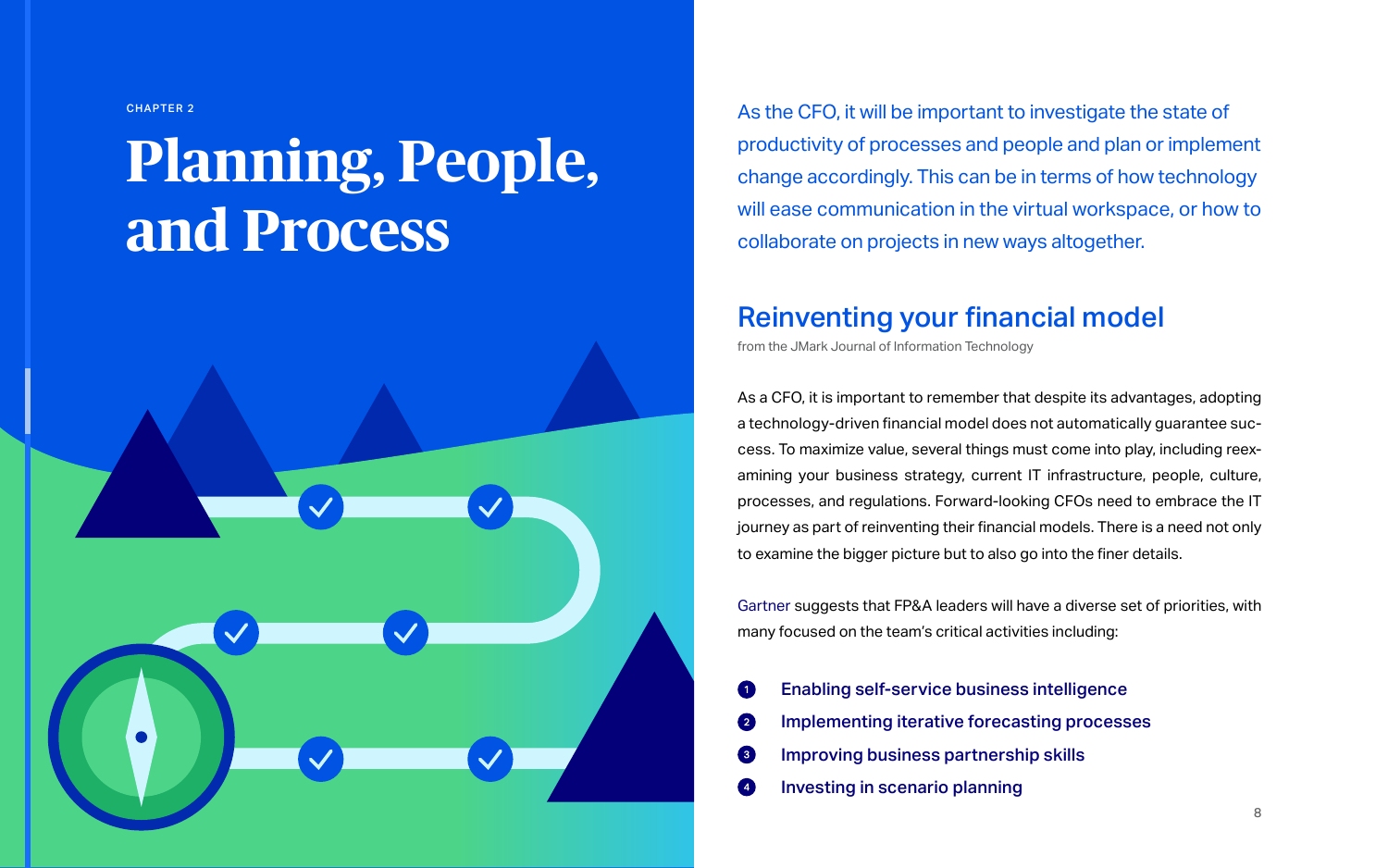CFOs, controllers and heads of FP&A alike intend to dedicate significant time in 2021 toward planning and implementing critical digitization goals – many of which are difficult to achieve for multiple reasons. But the functioning of their teams is also a concern, with the vast majority of controllers saying they expect to spend the same amount of time, or more, on employee engagement and retention (97%) and hiring and growing digital skills (89%) in 2021.

The tools don't work by themselves. It's how they're set up for use and uniquely optimized to best suit each company. By taking the time to understand where growth is needed, reevaluating the need for manual versus automated practices, and researching what competitors are already doing, you will be set up for success.







of CFOs say they plan to allocate more resources to digital transformation in 2021.

of those say they plan to make a large increase in resource allocation.

\* Source: PwC US Pulse Survey Nov 13 2020 9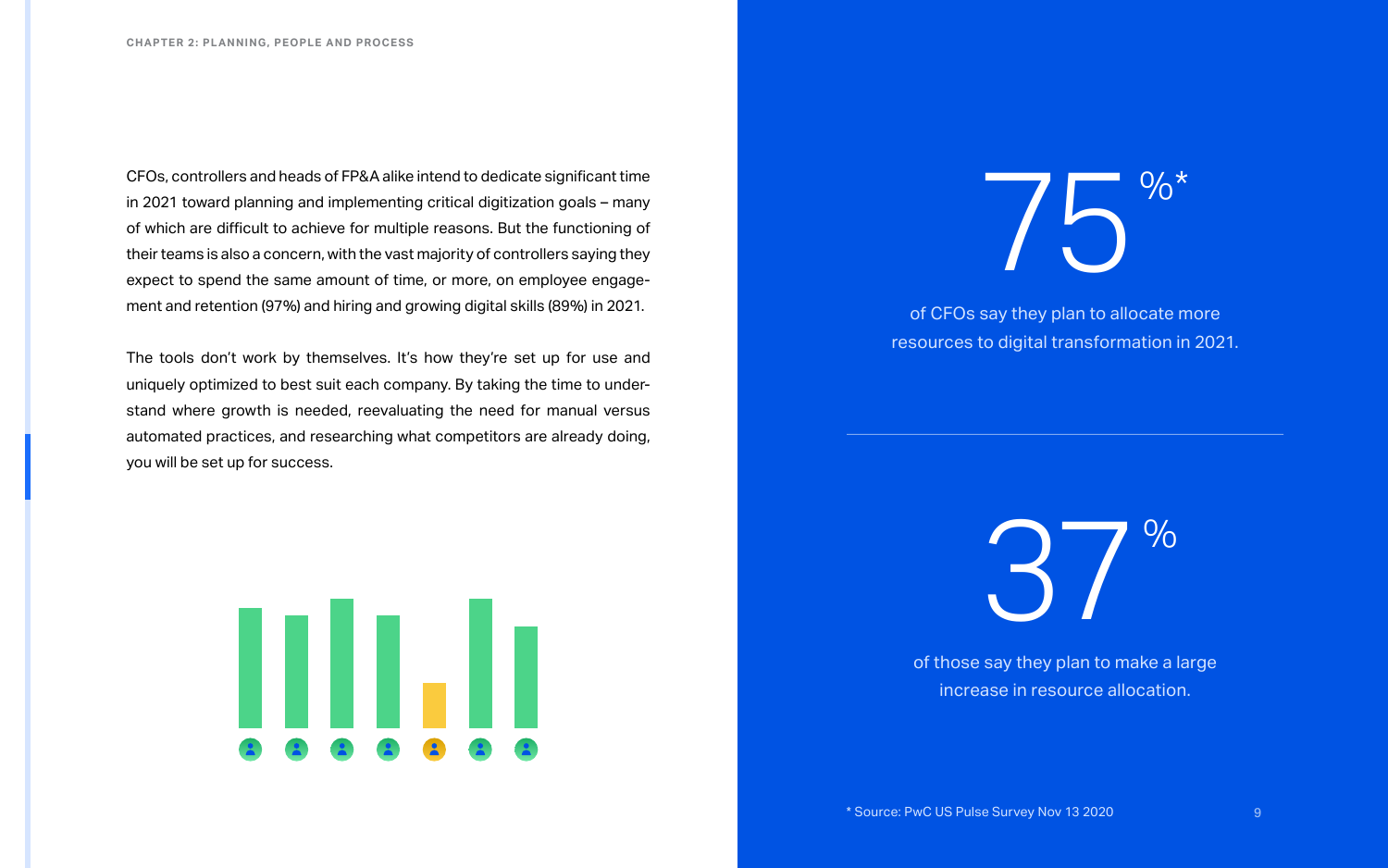Automation involves using technology to improve work by redesigning how time-consuming tasks are done using digitization. Many end-to-end financial processes, such as order-to-cash, record-to-report, and procurement-to-pay, can be automated through capture and workflow automated solutions. Automation enables a CFO to fuel the strategic output of the finance function by optimizing the value generated by their people.

# Leveraging technology to fuel growth

Investing in digital transformation remains a top priority for CFOs in 2021. Startups will no doubt continue to create innovative ways to track data analytics, generate automation, improve the cloud, and secure customer transformation. But how will this tech spending actually drive growth? With a series of small initiatives that demonstrate value along the way, digital improvements will be made in a quarter instead of in 12 months. The goal: to better serve customers, have swifter operations, and be more resilient for whatever may come in 2021 and beyond.

[Gartner](https://www.gartner.com/smarterwithgartner/top-priorities-for-finance-leaders-in-2021/?utm_content=155110700&utm_medium=social&utm_source=linkedin&hss_channel=lcp-43237988) suggests controllers will spend "significantly more time and effort on automating management reporting and deploying artificial intelligence and other automation technologies." Solving the challenges of storing financial data and ensuring the efficiency of processes with the aid of tools will also be a priority.

<span id="page-9-0"></span>CHAPTER 3

# **Tools and Software**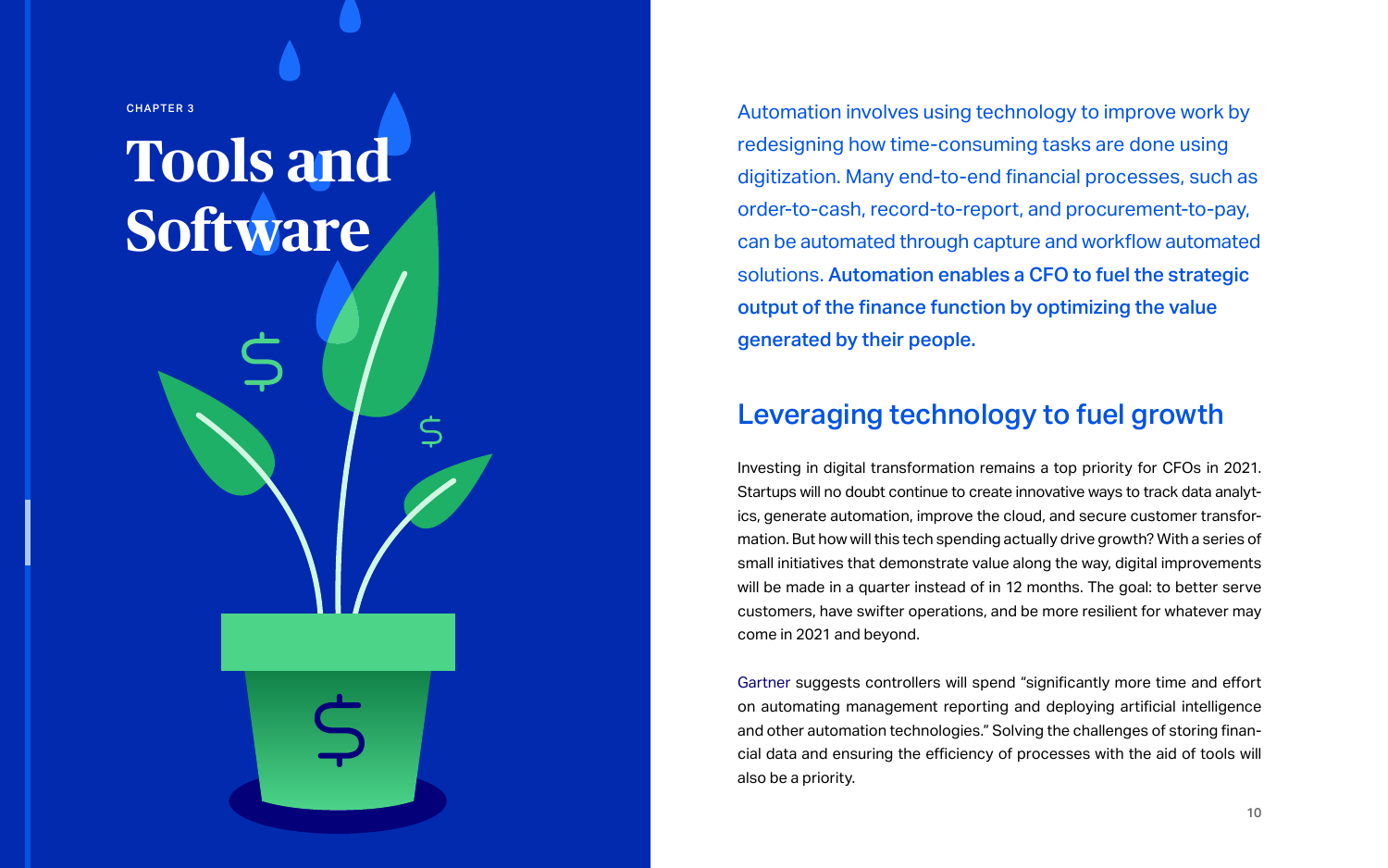Job assignment-based security ensured the right people are focused on the right tasks.



Dashboards increased visibility for AP team members of both overcharges and the overall health of the company/supplier relationships.

API integrations and no-code implementation made it easy to integrate with existing systems.



Easy-to-use software helped the team get up to speed quickly and understand where to focus their efforts.



A leading agriculture and grain corporation dedicated to the buying, selling, storage, handling, transporting, and processing of grain and food ingredients integrated OpenEnvoy's abilities with their current software in hopes to:

- Improve the invoice auditing process ●
- Monitor and track their supplier relationships ●
- Quickly and accurately compare shipping line invoices to baseline documents and agreements ●



# Automated invoice auditing with OpenEnvoy

### HERE ARE THE EARLY RESULTS:

### USE CASE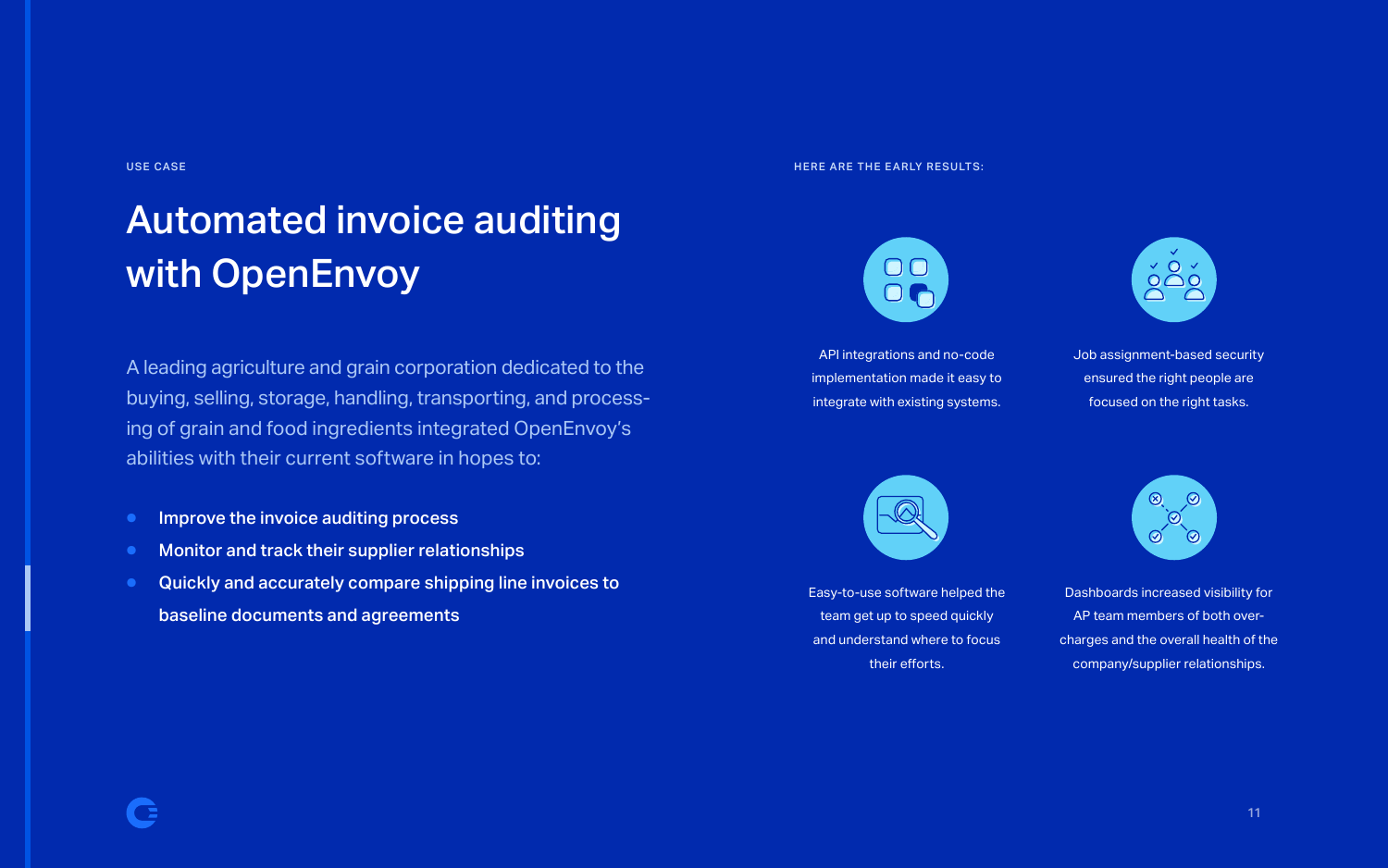### Planning and Operations

Today's emerging technologies enable organizations to transform their planning processes and operations in three ways:

- Keep pace with the changing business environment, and outshine competitors in the minds of shareholders and customers alike.
- Enhance analytics and data collection, expedite once manual tasks, and eliminate communication or data silos with cognitive machine learning automation tools.
- Upgrade based on your company's needs. Going 100% digital may not be the answer for all. Many technologies enable companies to "upgrade" from their base systems by adding cloud-based technologies that improve reporting capabilities, increase automation, and enhance integration.

The important thing is to understand your requirements and then enable the right processes with the right technology, taking into account your existing infrastructure and long-term strategy.



# Beyond the walls of the company

Taking the time and resources to implement technological solutions will benefit employees, leadership, and customers alike. [PwC](https://www.pwc.com/us/en/library/cfo.html?utm_content=155215845&utm_medium=social&utm_source=linkedin&hss_channel=lcp-43237988) states that as a result of COVID-19, the needs and expectations of customers have dramatically changed. Digital investments are and will remain critical to company revenue strategies aimed at meeting ever-changing customer needs. Remote work and "virtual" life have made it more natural for consumers to interact with companies fully through technology. And the same thing goes for companies that outsource their own needs to startups.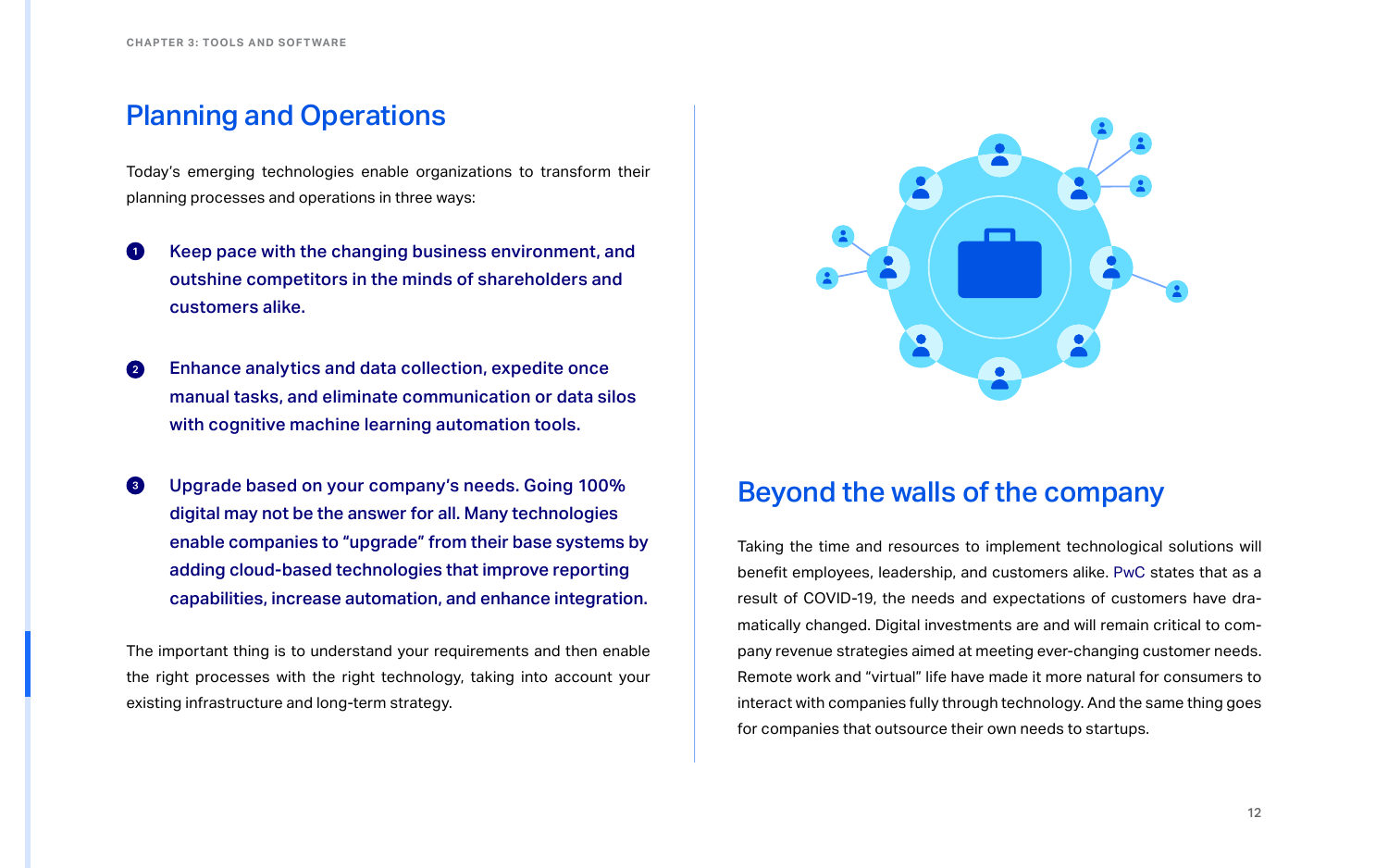# [99%\\*](https://www.accenture.com/us-en/insights/operations/smart-cfo)

of leaders surveyed said it's important to have real-time processes and operations in place to inform better business decisions.

Just  $16<sup>%</sup>$ </sup> have scaled current finance processes and operations to real time.

But are they moving fast enough?

However,  $44<sup>%</sup>$ </sup> plan to have nearly all finance processes and operations in real time over the next three years.

52.8%

of the finance and accounting professionals polled planned to implement digital controllership improvements that leverage process automation, analytics, and other technologies.

### A study by [Deloitte](https://www.jmark.com/13-ways-the-smartest-cfos-are-using-technology-in-their-financial-models/?utm_content=154553516&utm_medium=social&utm_source=linkedin&hss_channel=lcp-43237988) in 2018 found that

\* <https://www.accenture.com/us-en/insights/operations/smart-cfo> 13



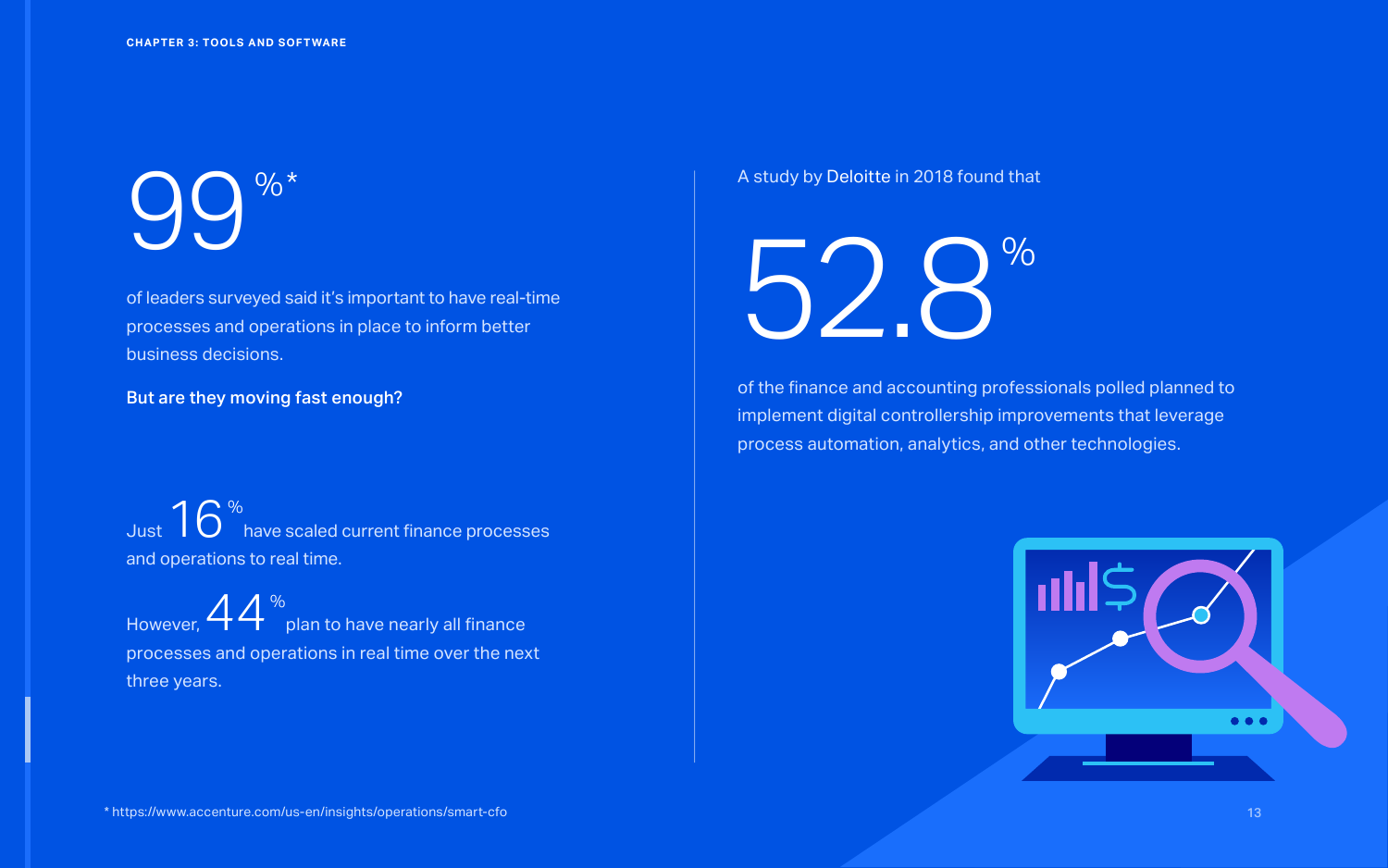CEO's and investors expect today's finance executives to innovate, fend off risks, capitalize on competitive strengths, and jump on opportunities before competitors. Thriving companies recognize that innovation is the key to success in today's competitive marketplace. To maximize the return on their spending, they are increasingly investing in more digital tools to streamline processes, make educated forecasts, and cover all their bases when it comes to working with suppliers and managing budgets.

Automated invoice auditing solutions like OpenEnvoy can help finance leaders and their teams eliminate fraud, audit invoices with speed and accuracy, improve cash flow and provide insight into the best suppliers in their network, in addition to freeing accountants from mundane tasks to tackle more strategic issues.

# <span id="page-13-0"></span>**Conclusion**

### About OE

OpenEnvoy, founded in 2020, eliminates supplier fraud before it happens. Our invoice auditing solution automates costly finance workflows enabling the recovery of billions of dollars in wasted spending. OpenEnvoy supports customers around the world with offices in Nevada, California, and Singapore. To learn more, visit www.openenvoy.com.